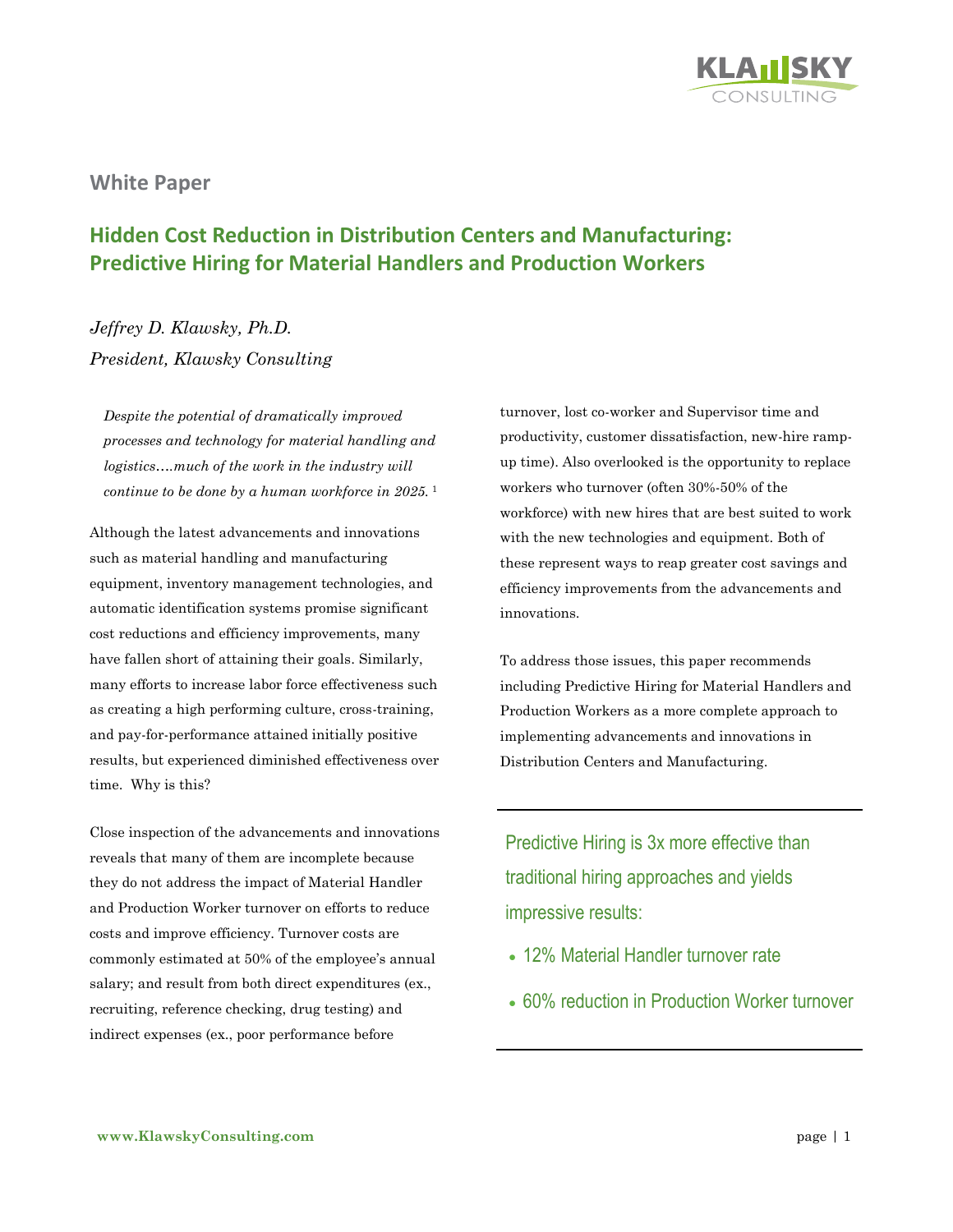

Decades of research have shown Predictive Hiring tools to be 3x more effective than traditional hiring approaches at accurately identifying the best job candidates for a wide variety of jobs.<sup>2</sup> That advantage stems from the systematic ways in which Predictive Hiring tools are developed (ex., via job analysis and content validation) and the standardized procedures used to implement them (ex., pre-determined scoring benchmarks and 'rank order banding' to distinguish between top/middle/bottom tier candidates).

A further benefit is that Predictive Hiring is implemented without disruption to current workforce productivity because only job candidates are impacted. As a result, it can be put into practice independent of any new technology or equipment to help improve the workforce.

# **Applying Predictive Hiring to Material Handlers and Production Workers**

Predictive Hiring identifies the 'raw materials' needed to be the most effective employee. Just as every manufacturing process begins with the best possible raw materials to produce the best product, Material Handlers and Production Workers must have the requisite raw materials needed to be successful. Without addressing this fundamental issue, the full potential of a Distribution Center or Manufacturing process will not be realized. Worker raw materials fall into two categories, *will do* and *can do*. In short, w*ill do* refers to having a good attitude and *can do* means having minimal amounts of required skills and abilities (ex., comprehension). When Supervisors and Managers are asked which incumbent workers they would like to 'clone' with future new hires, they

always point to *will do* as most important; but also say some *can do* is essential.

Different company cultures and job requirements mean different mixes of *will do* and *can do* are needed, and the blend has to represent the company's specific needs. Based on proprietary research, Klawsky Consulting established the model below as a starting point for Material Handler hiring processes. The 3:1 ratio between *attitude* and *ability* is used to fine-tune the hiring process so that it emphasizes the most important worker qualities.



## **Increasing Accuracy of Hiring Decisions**

The primary reason why traditional Material Handler and Production Worker interviews don't accurately identify candidates with enough *will do* is they begin with a faulty assumption−that the interviewer will 'just know' or can trust 'gut feelings' about candidates. This is a romantic notion that may work well when dating a potential spouse, but falls short when used to identify the best job candidates. That said, experience and judgment (especially from Supervisors and Managers) shouldn't be avoided in the hiring process. Rather, those judgments should be delayed until the end of the process at which time they will become *informed* judgments and opinions because they take into account critical information gathered from the systematic and standardized Predictive Hiring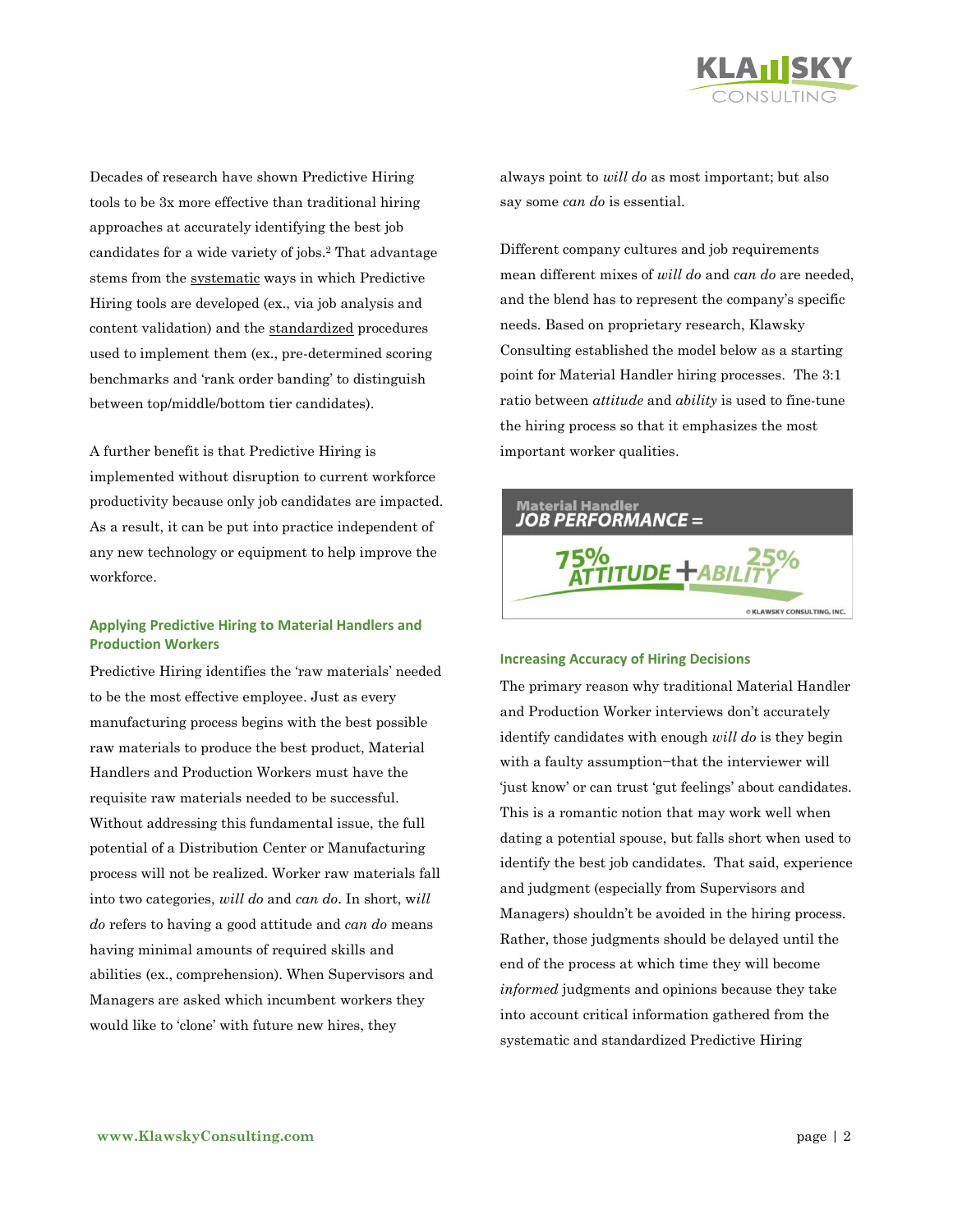

interview. Without taking this crucial step of delaying judgment until the end of the process, bias will always be a problem. This point is worth repeating—we all have biases (such as liking candidates who have similar background and work experiences as we do) and they are the biggest threat to accurately identifying candidates who will be the best employees. So it's critical to let all aspects of the hiring process play out before taking into account judgments and opinions.

In contrast to *will do*, skills and abilities in the *can do* category are more easily identified and measured because they are more objective. A short basic skills test or assessment is usually used to determine if job candidates have the required amount of *can do* in areas such as comprehension, math, or technical knowledge. Unsuccessful candidates are typically encouraged to re-apply after a minimum waiting period.

## **Predictive Hiring Starts with Effective Recruiting**

A frequently cited challenge related to Material Handler and Production Worker hiring is dealing with the Millennial workforce*.* One secret to hiring Millennials is to steer clear of the stereotype that they want everything to be quick and easy. That may be true for their entertainment, but when it comes to looking for employment the best candidates are not in a rush. In fact, they want to be challenged and informed during the hiring process and are willing to spend extra time learning about the job and company culture because it helps them decide if they are a good match for the position. That means that as many as 25% of candidates are willing to walk away from a job

opportunity if they don't think there's a good match.<sup>3</sup> It also follows that Millennials want to be treated professionally and fairly during all aspects of the recruiting and hiring process; if not, they will use social media to let their friends know about it. Predictive Hiring achieves greater success rates because it avoids these types of stereotypes and instead focuses on key cause-effect relationships proven to identify the best candidates.

A hidden payoff from combining effective recruiting with Predictive Hiring is reduced recruiting demands. It's a simple equation, lower turnover means less recruiting (especially important given current and future labor shortages). Predictive Hiring allows companies to rank candidates (top/middle/bottom tiers) and track the quality of candidates obtained from various recruiting sources; followed by allocating budgets to sources that yield the best candidates. Companies can also compare the costs of hiring lower tier candidates to fill immediate needs with the benefits of delaying job offers until additional recruiting for higher tier candidates can be accomplished.

#### **Reducing Turnover Costs**

Predictive Hiring yields dramatically improved results compared to traditional hiring approaches. For example, a 12% average Material Handler turnover rate was attained for eight years by using an interview and short test (by comparison, 30%-50% turnover is commonly reported). That low turnover rate translated into a 76% decrease in annual turnover costs (see chart on next page).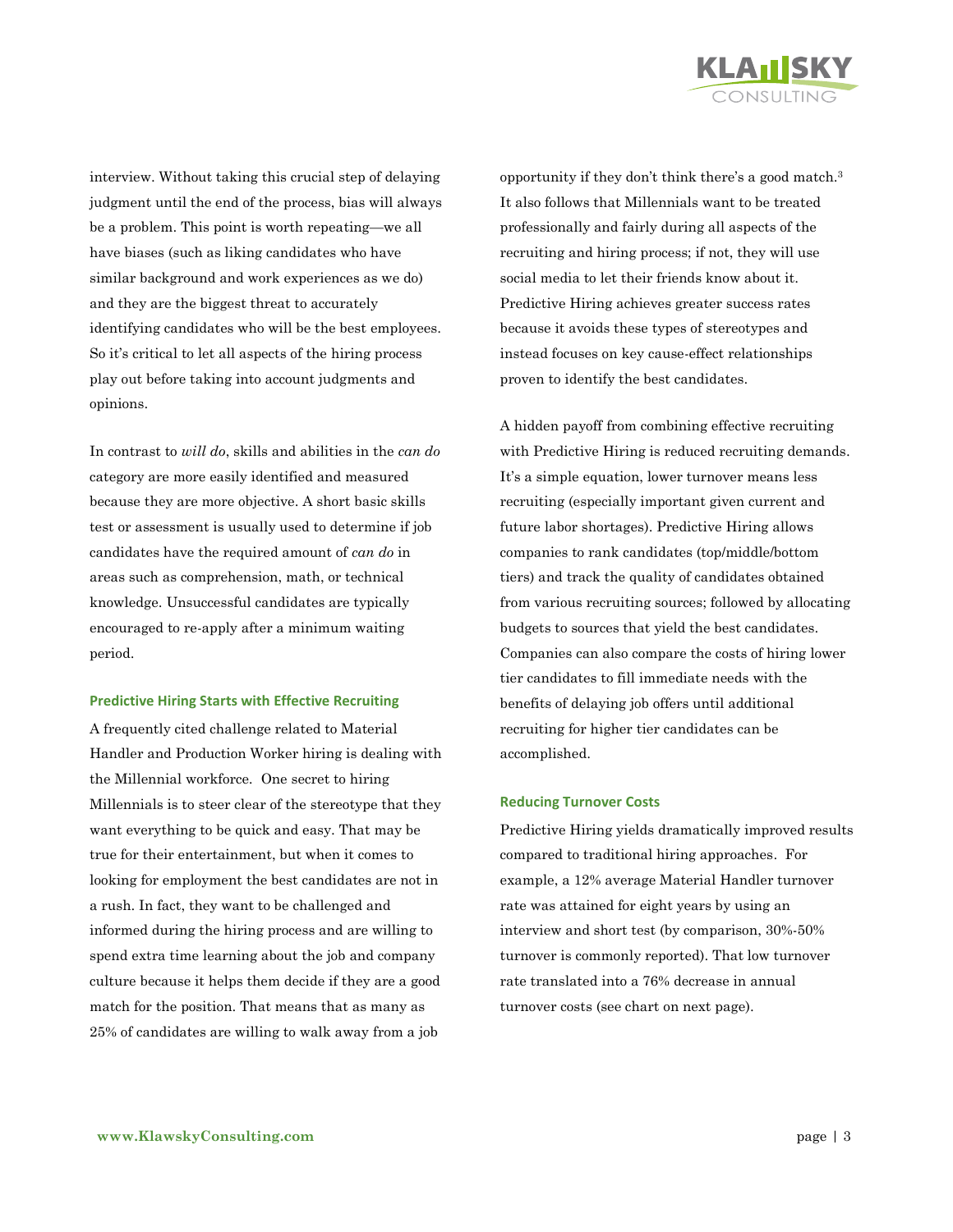



*Turnover cost = \$12,000 (50% of Material Handler annual salary) Average of 70 Material Handlers at DC 12% average annual turnover from 2008-2014*

In another case, Production Worker turnover decreased 60% (dropped from 50% to 20%) six months after implementing an interview and job simulation; a savings of \$19,000 per turnover at the plant.

## **Addressing Legal Requirements**

Complying with legal standards for hiring processes is essential for avoiding costly lawsuits; but more than that, it's a critical step in the process of accurately identifying the best candidates. Predictive Hiring utilizes legally compliant professional practices such as conducting a job analysis, validating the interview, and training interviewers. Taking those up-front steps ensures the most critical *will do* and *can do* aspects of the job are represented in the hiring process, and that all interviewers are 'calibrated' regarding how to identify them. With that information in hand, it is much easier for interviewers to recognize the best candidates and differentiate them from those who only have a good resume or are only good at interviewing.

## **Putting It All Together**

What makes Predictive Hiring so effective is that it provides customized solutions that both align with company values and fit specific job requirements; thereby helping to achieve the full potential of the Distribution Center or Manufacturing facility. Although 'off-the-shelf' hiring tools are readily available from various publishers and Internet sources, they are by necessity 'generic' in nature because they were designed to apply to many types of jobs and companies; and therefore fail to meet the specific needs of any individual company.

Predictive Hiring for all Distribution Center and Manufacturing positions should include a *structured interview* with two interviewers and interviewer training/retraining (without retraining, interviewers often become more lenient over time). In addition to the interview, Material Handler hiring should include a *basic skills test*; Production Worker hiring a *job simulation* or *work sample*; Maintenance hiring a *technical test* and *technical interview*; and Supervisor hiring/promotion a *role play* to simulate common employee interactions. Additional hiring tools should be included only if they serve to significantly increase the accuracy of hiring decisions.

Companies interested in experiencing results similar to those presented in this paper should consider utilizing both effective recruiting techniques and Predictive Hiring tools to help reach their goals.

*<sup>1</sup> Material Handling and Logistics U.S. Roadmap, January 2014. <sup>2</sup>Schmidt & Hunter (1998). The Validity and Utility of Selection Methods in Personnel Psychology: Practical and Theoretical Implications of 85 Years of Research Findings. <sup>3</sup> Saville and Holdsworth sources.*